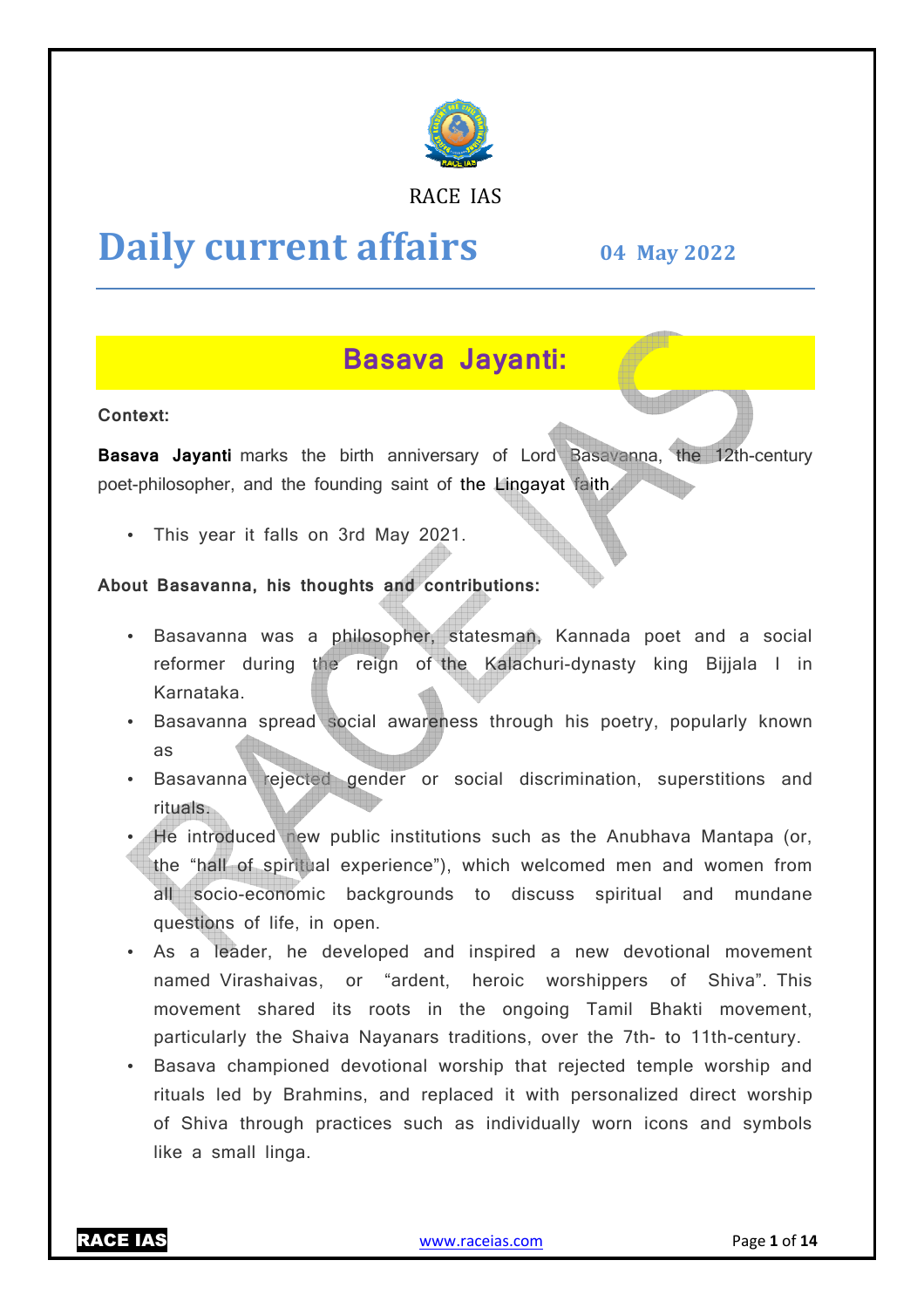- The Sharana movement he presided over attracted people from all castes, and like most strands of the Bhakti movement, produced a corpus of literature, the vachanas, that unveiled the spiritual universe of the Veerashaiva saints.
- The egalitarianism of Basavanna's Sharana movement was too radical for its times.



#### **Context:**

Underlining the need to "encourage the use of **local languages in courts**" since a large section of the country's population "finds it difficult to understand the judicial process and rulings of the court," Prime Minister Narendra Modi recently said that such a move would help the common man relate to the judiciary.

**What the Constitution says?**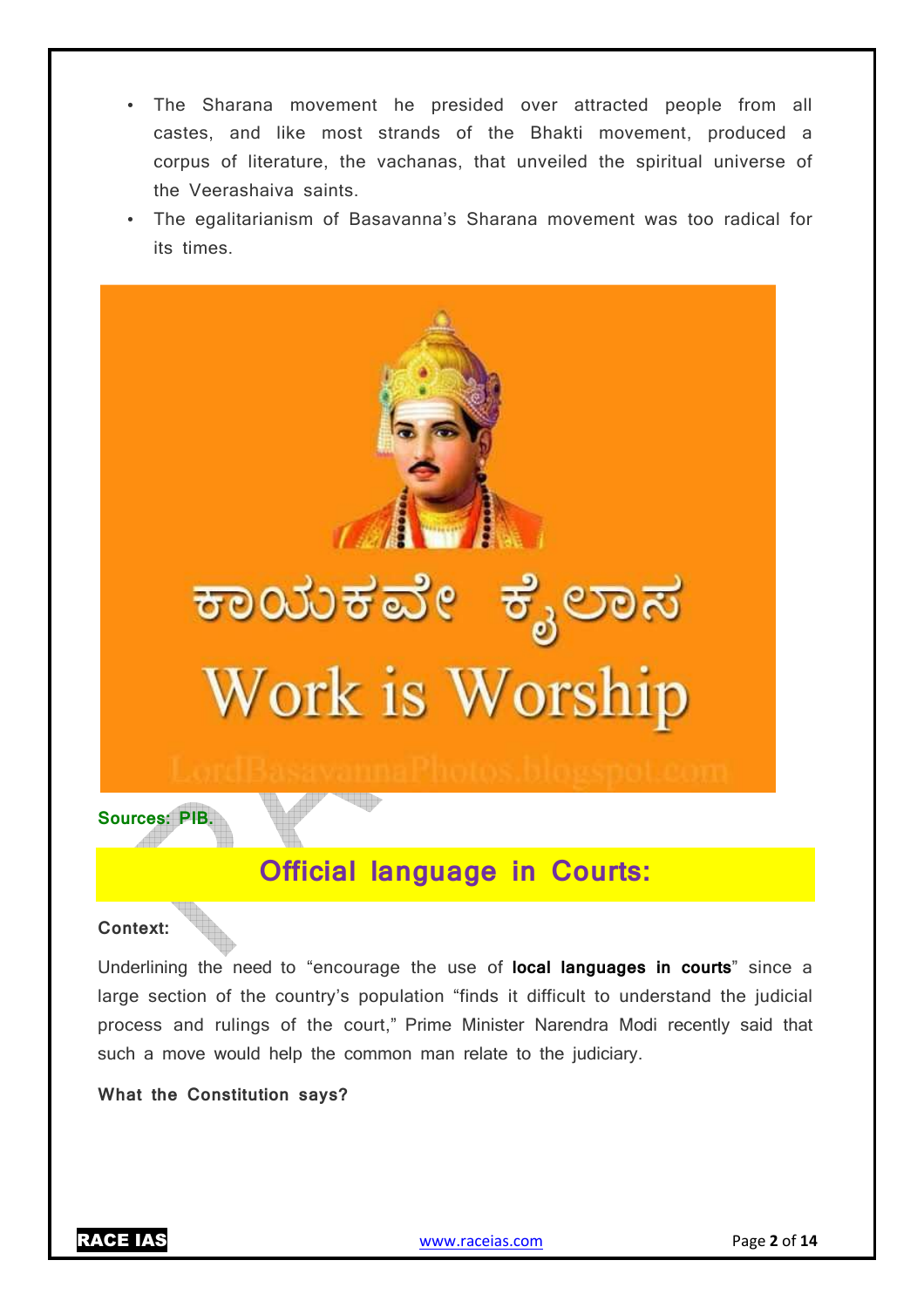Article 348 (1) of the Constitution of India provides that all proceedings in the Supreme Court and in every High court shall be in English Language until Parliament by law otherwise provides.

• Under Article 348 (2), the Governor of the State may, with the previous consent of the President, authorize the use of the Hindi language or any other language used for any official purpose of the State, in the proceedings of the High Court having its principal seat in that State provided that decrees, judgments or orders passed by such High Courts shall be in English.

Section 7 of the Official Languages Act, 1963, provides that the use of Hindi or official language of a State in addition to the English language may be authorized, with the consent of the President of India, by the Governor of the State for purpose of judgments etc. made by the High Court for that State.

• The provision of optional use of Hindi in proceedings has already been made in the High Courts of Rajasthan, Uttar Pradesh, Madhya Pradesh and Bihar.

#### **Language of Subordinate Courts:**

- The language of all courts subordinate to High Courts generally remains the same as the language on the commencement of the Civil Procedure Code 1908, till the state government determines.
- There are two provisions regarding the use of language in subordinate courts. Under Section 137 of the Code of Civil Procedure, the language of the district courts shall be similar to the language of the act.
- The state government has the power to declare any regional language as an alternative for the proceedings of the court.

### **Sources: the Hindu.**

### **What is hallmarking of gold?**

#### **Context:**

The second phase of the mandatory hallmarking vide **Hallmarking of Gold** Jewellery and Gold Artefacts (Amendment) Order, 2022 will come into force from June 01, 2022.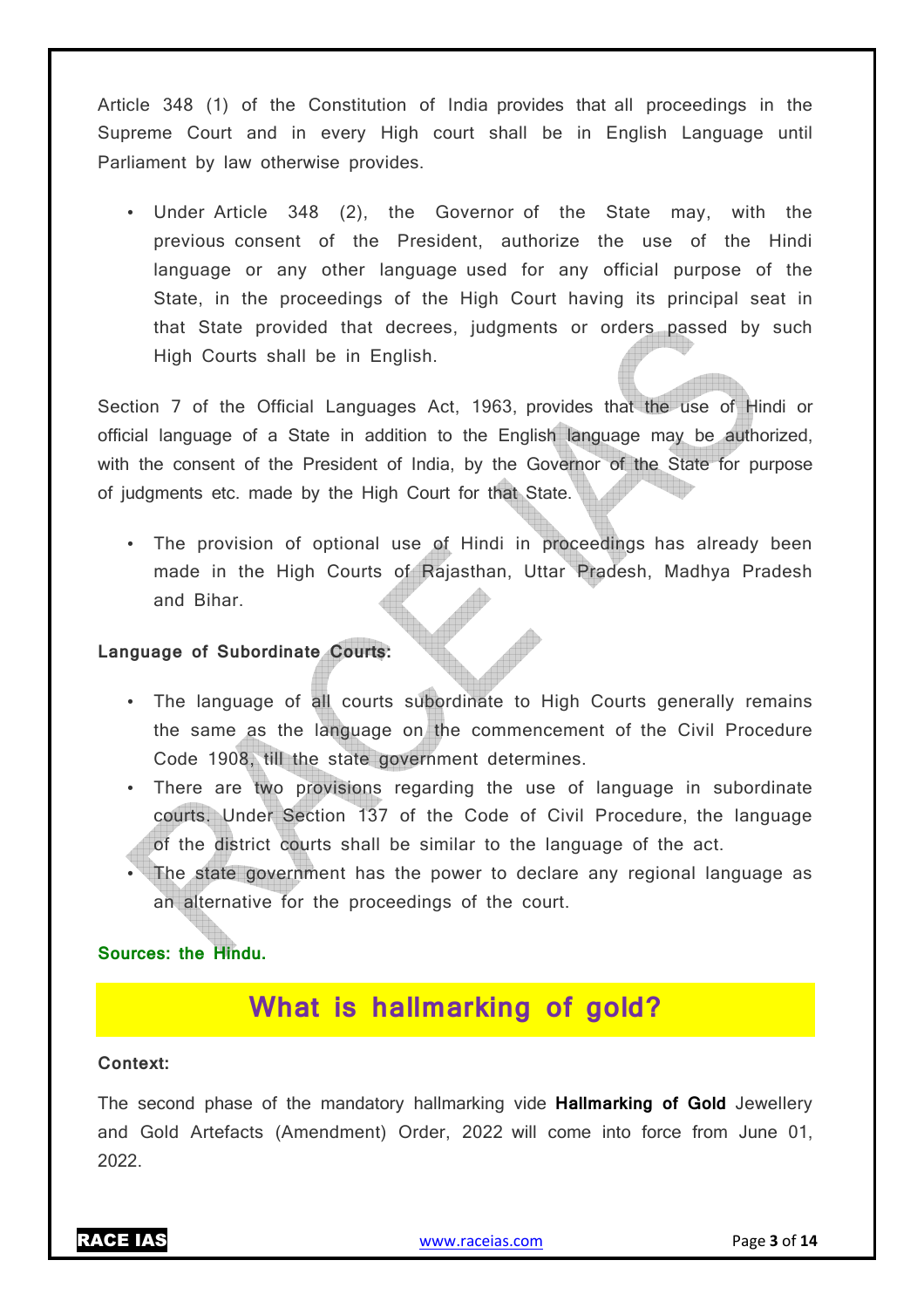- The second phase of the mandatory hallmarking will cover additional three caratages of gold jewellery/artefacts viz.20, 23 and 24 carats as mentioned in the Indian Standard IS 1417.
- The second phase will cover 32 new districts under the mandatory hallmarking regime wherein an Assaying and Hallmarking Centres (AHC) has been set up post implementation of the first phase of the mandatory hallmarking order. The Centre notified the order on April 04, 2022.

#### **Background:**

The government had announced the phased implementation of mandatory hallmarking of gold jewellery with effect from June 16, 2021.

#### **In the first phase:**

Gold hallmarking will be available only in 256 districts and jewellers having annual turnover above Rs 40 lakh will come under its purview.

#### **What is hallmarking of gold?**

Hallmarking is the "accurate determination and official recording of the proportionate content of precious metal in precious metal articles."

• So, it is like a "guarantee of purity or fineness" of precious metal articles.

The Bureau of Indian Standard (BIS) operates a gold and silver hallmarking scheme in India.

### **Metals covered under the purview of hallmarking:**

1. Gold jewellery and gold artefacts.

2. Silver jewellery and silver artefacts.

### **Exceptions:**

- 1. Export and re-import of jewellery as per Trade Policy of Government of India — Jewellery for international exhibitions, jewellery for governmentapproved B2B domestic exhibitions.
- 2. Watches, fountain pens and special types of jewellery such as Kundan, Polki and Jadau.

#### **What was the need of making hallmarking mandatory?**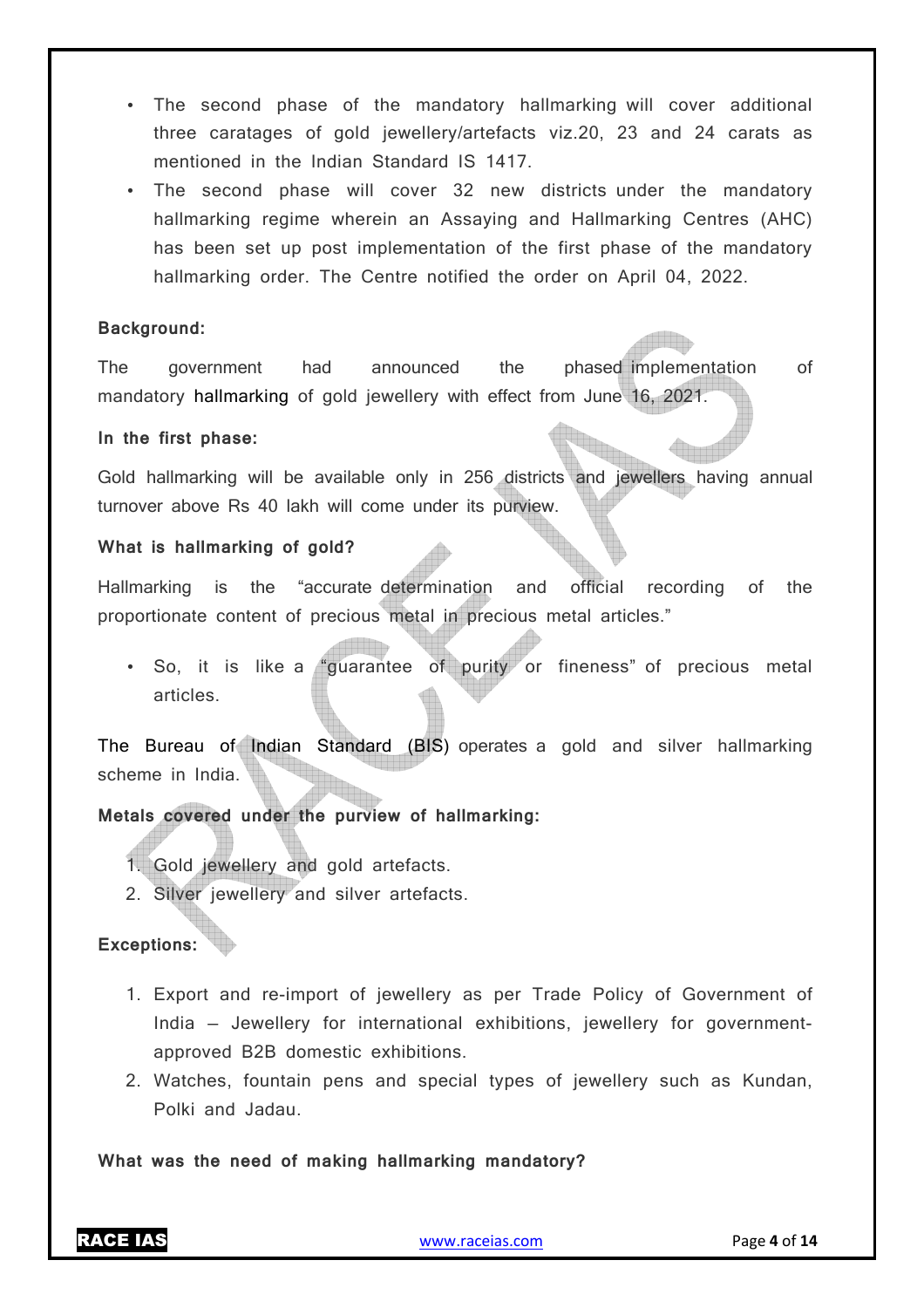- 1. India is the world's second-biggest gold consumer after China (Source: Business Standard). However, the level of hallmarked jewellery is very low in the country- only 30% of Indian gold jewellery is hallmarked. Main reason behind this is non-availability of sufficient assaying and hallmarking centres (A&HC).
- 2. The mandatory hallmarking will protect the public against lower caratage and ensure consumers do not get cheated while buying gold ornaments.
- 3. It will also help to get the purity as marked on the ornaments.
- 4. It will bring in transparency and assure the consumers of quality.



### **Why are electric vehicles catching fire?**

### **Context:**

The Union Government has constituted an expert panel to probe the recent series of battery explosions in electric vehicles (EVs).

**Reasons for the recent increase in demand for electric vehicles**:

- Concern over climate change.
- Cost of Li-ion (Lithium-ion) battery technology has decreased.
- Governments providing incentives to usher in the transition and private industry ramping up plans for capturing the market.

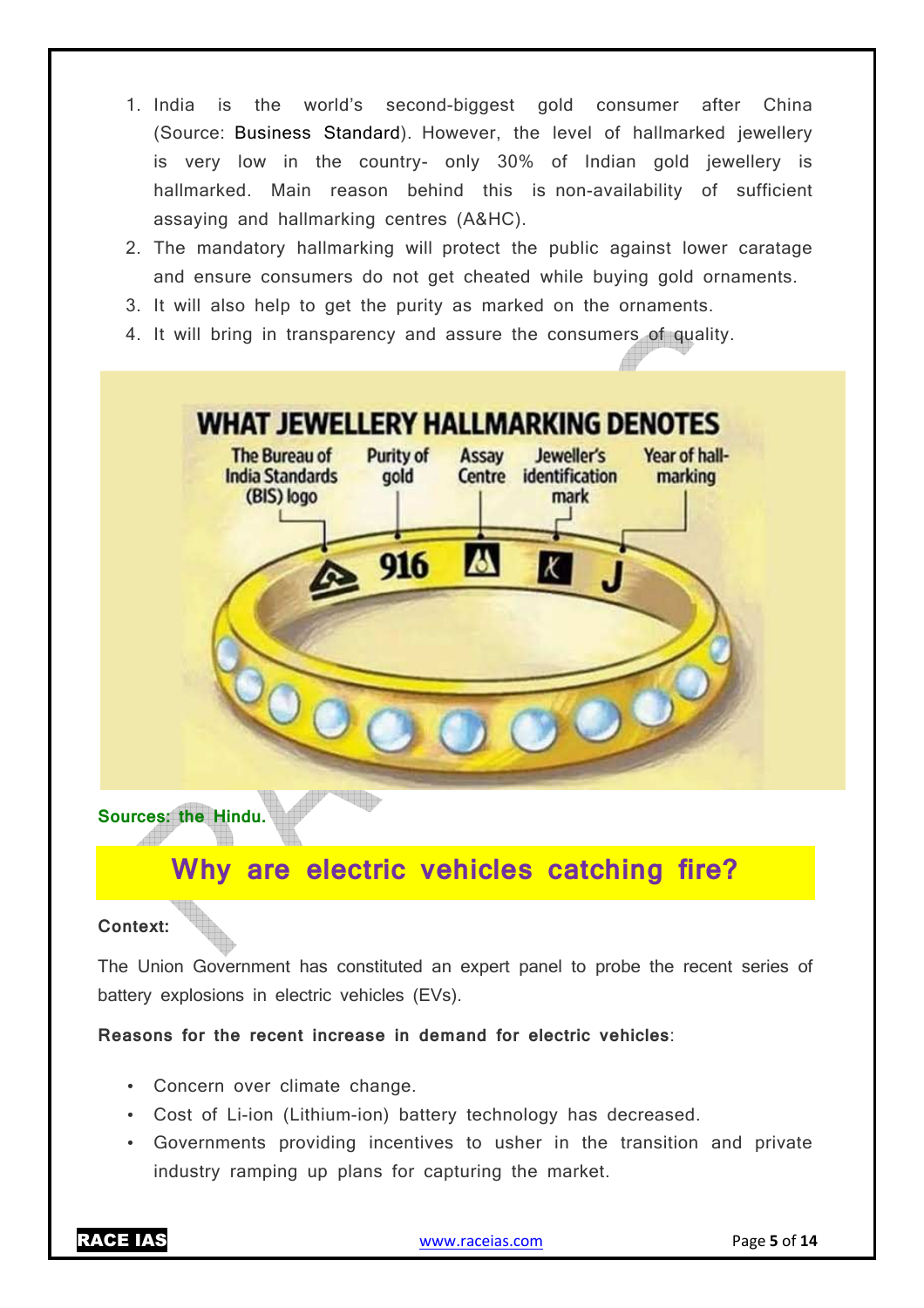• Vehicle companies, battery manufacturers, and material suppliers vying with each other for market share.

#### **Concerns:**

Hurrying the development of this complex technology without careful safeguards can lead to increasing safety incidents, as evidenced recently on Indian roads.



#### **Time TENDER Why do these batteries catch fire?**

- Batteries do store energy in a small package and if the energy is released in an uncontrolled fashion, the thermal event can be significant.
- Battery fires, like other fires, occur due to the convergence of three parts of the "fire triangle": heat, oxygen, and fuel. If an adverse event such as a short circuit occurs in the battery, the internal temperature can raise as the anode and cathode release their energy through the short.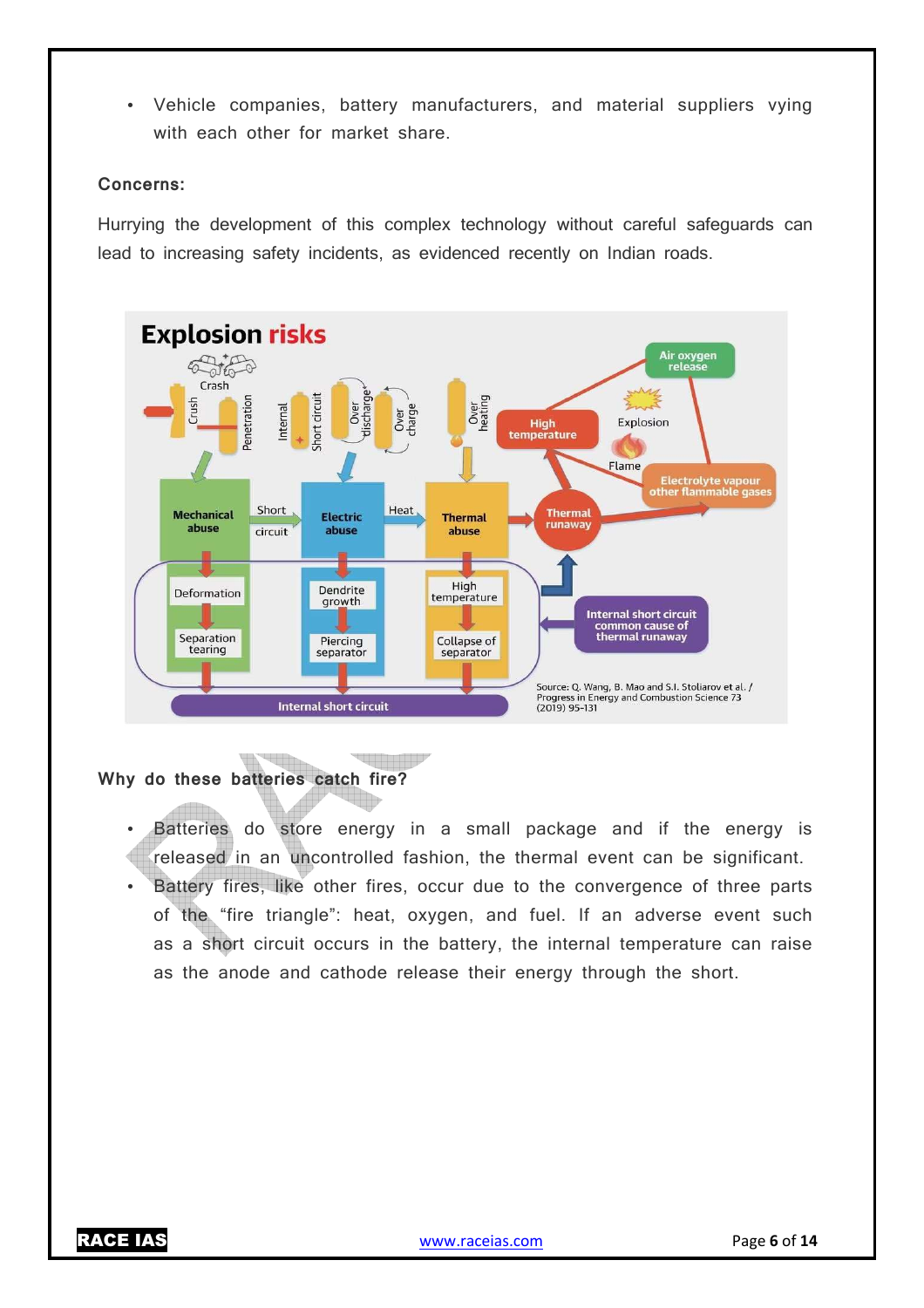

#### **How to prevent it?**

1. Safety is a must and is an important consideration that battery and vehicle manufacturers can design for at multiple levels from the choice of battery material to designs at the cell, pack, and vehicle level.

ara d

- 2. Preventing fires requires breaking the fire triangle. Battery cathodes are a leading cause of the heat release. Some cathodes, such as ones with lower nickel content or moving to iron phosphate, can increase safety.
- 3. Tightly controlled manufacturing (Like adding Ceramic layer) will prevent accidental shorts in the cells, eliminating a leading cause of fires.
- 4. Protecting the cell with robust thermal management is critical, especially in India where ambient temperatures are high.
- 5. Battery packs need to be protected from external penetration.

#### **Various measures undertaken by the Centre and States include:**

**PLI Scheme For Auto Sector:** In September 2021 this year, the Union Cabinet approved a Rs 26,058 crore production-linked incentive (PLI) scheme to accelerate domestic manufacturing of electric and fuel cell vehicles and drones in India.

**FAME II Amendment:** Under FAME-II (Faster Adoption and Manufacturing of Electric Vehicles-II) scheme, the government significantly reduced the price gap between petrol-powered two-wheelers and electric ones by increasing the subsidy rate for electric two-wheelers.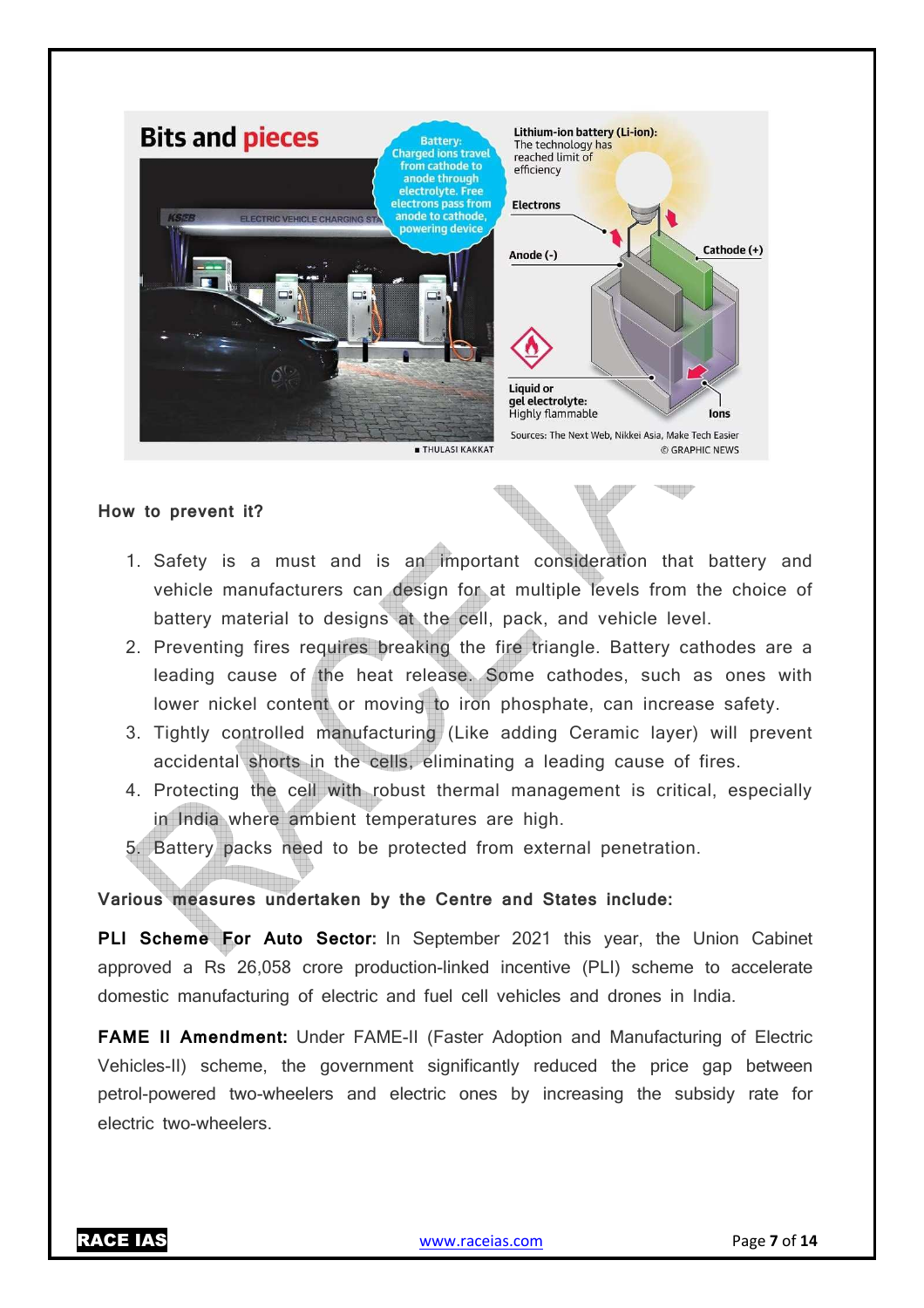**Scrappage Policy:** In August this year, the government launched the Vehicle Scrappage Policy virtually at the Gujarat Investor Summit. The policy aims to phase out unfit and polluting vehicles in an environment-friendly manner.

Along with the Centre, state governments are also leaving no stone unturned to promote faster adoption of EVs in India. To increase penetration and adoption of battery electric vehicles (BEVs), governments of around 20 states in India, including Delhi, Gujarat, Goa, Maharashtra and Rajasthan have already come up with either a draft or final state level EV policies.

#### **Challenges ahead:**

- 1. The Indian electric vehicle (EV) market currently has one of the lowest penetration rates in the world.
- 2. Capital costs are high and the payoff is uncertain.
- 3. Local production of inputs for EVs is at just about 35% of total input production.
- 4. The production will be severely affected in terms of production costs.
- 5. An uncertain policy environment and the lack of supporting infrastructure are major roadblocks.

#### **Need of the hour:**

- Need to shift the focus from subsidizing vehicles to subsidizing batteries because batteries make up 50% of EV costs.
- Increasing focus on incentivizing electric two-wheelers because twowheelers account for 76% of the vehicles in the country and consume most of the fuel.

A wide network of charging stations is imminent for attracting investment.

- Workplaces in tech parks, Public bus depots, and Multiplexes are the potential places where charging points could be installed. In Bangalore, some malls have charging points in parking lots.
- Corporates could invest in charging stations as Corporate Social Responsibility compliances.
- Acquiring lithium fields in Bolivia, Australia, and Chile could become as important as buying oil fields as India needs raw material to make batteries for electric vehicles.

#### **Sources: the Hindu.**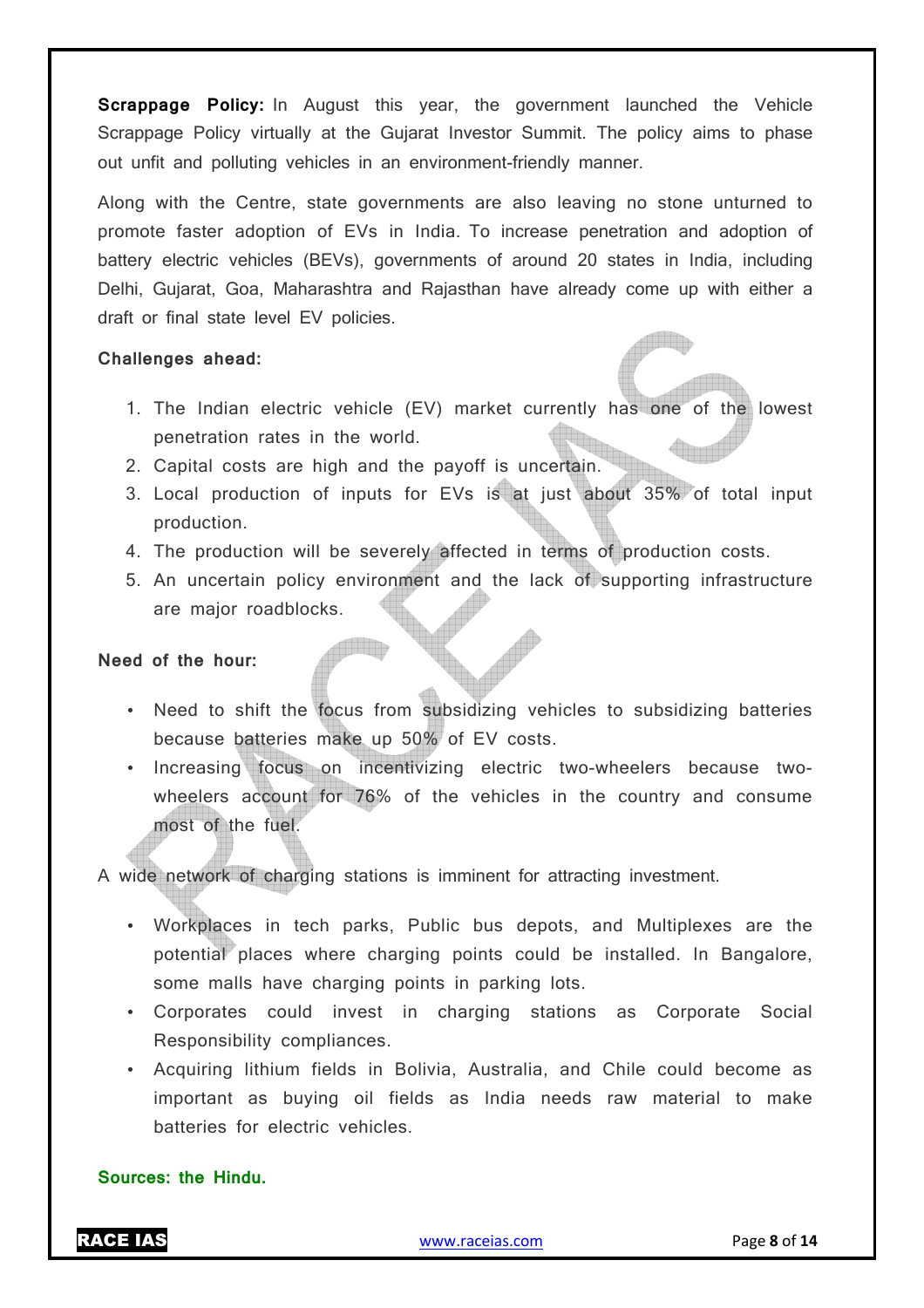### **Stubble Burning Issue:**

#### **Context:**

With wheat yield down this year, the rate of tudi is very high and farmers can earn huge profits by selling it. But despite that, 3,895 field fires have been reported from April 1 to April 29 in Punjab.

#### **Why do farmers opt for stubble burning?**

- 1. They do not have alternatives for utilising them effectively.
- 2. The farmers are ill-equipped to deal with waste because they cannot afford the new technology that is available to handle the waste material.
- 3. With less income due to crop damage, farmers are likely to be inclined to light up their fields to cut costs and not spend on scientific ways of stubble management.

#### **What is stubble burning?**

It is a common practice followed by farmers to prepare fields for sowing of wheat in November as there is little time left between the harvesting of paddy and sowing of wheat.

Impact: Stubble burning results in emission of harmful gases such carbon diaoxide, sulphur dioxide, nitrogen dioxide along with particulate matter.

### **Advantages of stubble burning:**

- It quickly clears the field and is the cheapest alternative.
- Kills weeds, including those resistant to herbicide.
- Kills slugs and other pests.
- Can reduce nitrogen tie-up.

#### **Effects of Stubble Burning:**

- Pollution: Open stubble burning emits large amounts of toxic pollutants in the atmosphere which contain harmful gases like methane (CH4), Carbon Monoxide (CO), Volatile organic compound (VOC) and carcinogenic polycyclic aromatic hydrocarbons. They may eventually cause smog.
- Soil Fertility: Burning husk on ground destroys the nutrients in the soil, making it less fertile.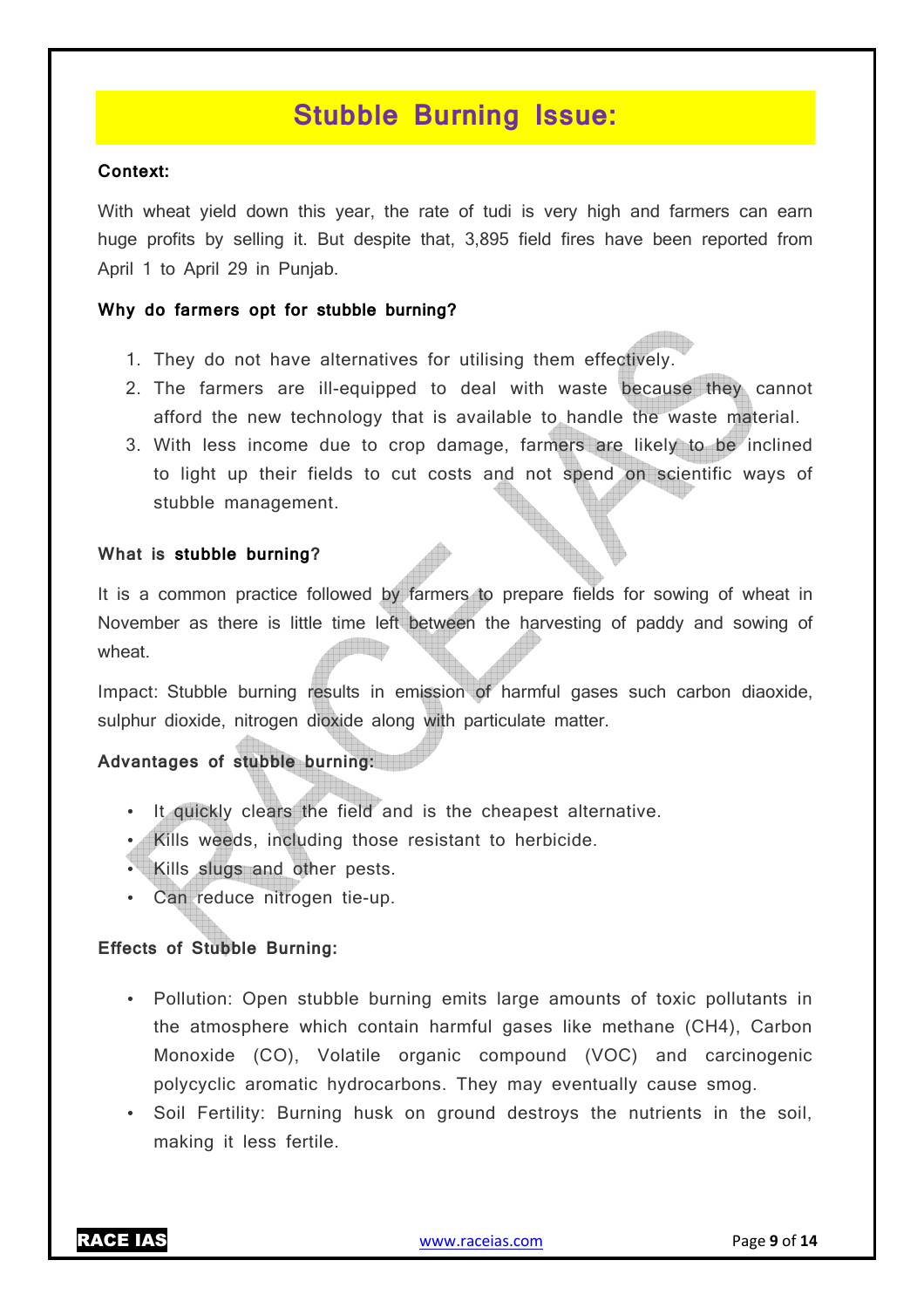• Heat Penetration: Heat generated by stubble burning penetrates into the soil, leading to the loss of moisture and useful microbes.



**Alternative solutions that can avoid Stubble Burning:** 

- 1. Promote paddy straw-based power plants. It will also create employment opportunities.
- 2. Incorporation of crop residues in the soil can improve soil moisture and help activate the growth of soil microorganisms for better plant growth.
- 3. Convert the removed residues into enriched organic manure through composting.
- 4. New opportunities for industrial use such as extraction of yeast protein can be explored through scientific research.

### **What needs to be done- Supreme Court's observations?**

- 1. Incentives could be provided to those who are not burning the stubble and disincentives for those who continue the practice.
- 2. The existing **Minimum Support Price (MSP) Scheme** must be so interpreted as to enable the States concerned to wholly or partly deny the benefit of MSP to those who continue to burn the crop residue.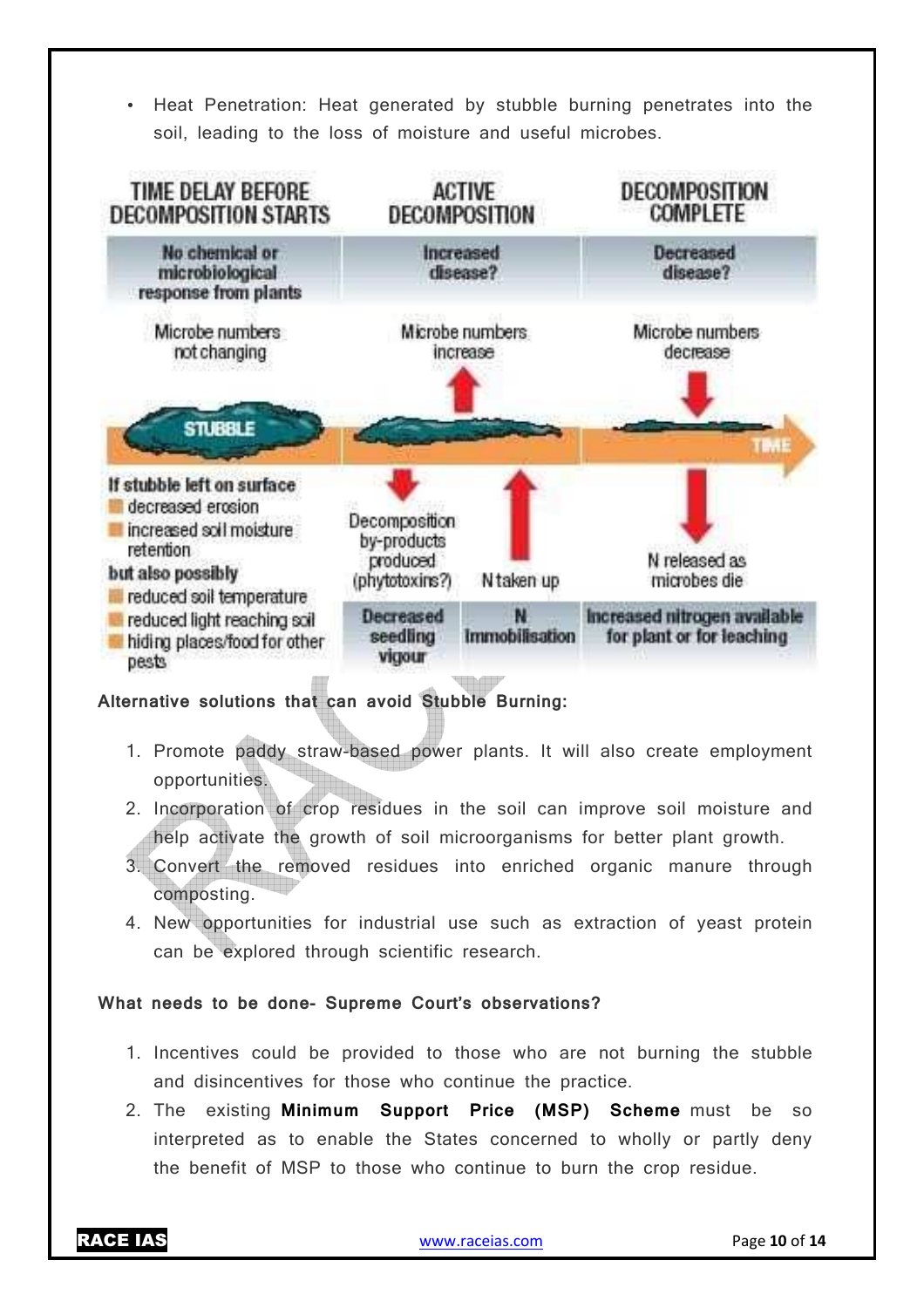#### **Chhattisgarh Model:**

An innovative experiment has been undertaken by the Chhattisgarh government by setting up gauthans.

- A gauthan is a dedicated five-acre plot, held in common by each village, where all the unused stubble is collected through parali daan (people's donations) and is converted into organic fertiliser by mixing with cow dung and few natural enzymes.
- The scheme also generates employment among rural youth.
- The government supports the transportation of parali from the farm to the nearest gauthan.
- The state has successfully developed 2,000 gauthans.

#### **Sources: the Hindu.**

### **Principal scientific advisor:**

Prof Ajay K Sood from the Indian Institute of Science (IISc) has been appointed as the new Principal Scientific Adviser (PSA) to the government of India.

He succeeds Prof K Vijayraghavan from the National Centre for Biological Sciences (NCBS), Bengaluru.

### **About PSA:**

- The office of the PSA, established in 1999, aims to provide advice to the Prime Minister and cabinet on matters related to science, technology and innovation.
- It is currently a Secretary level position.
- First PSA: P. J. Abdul Kalam.

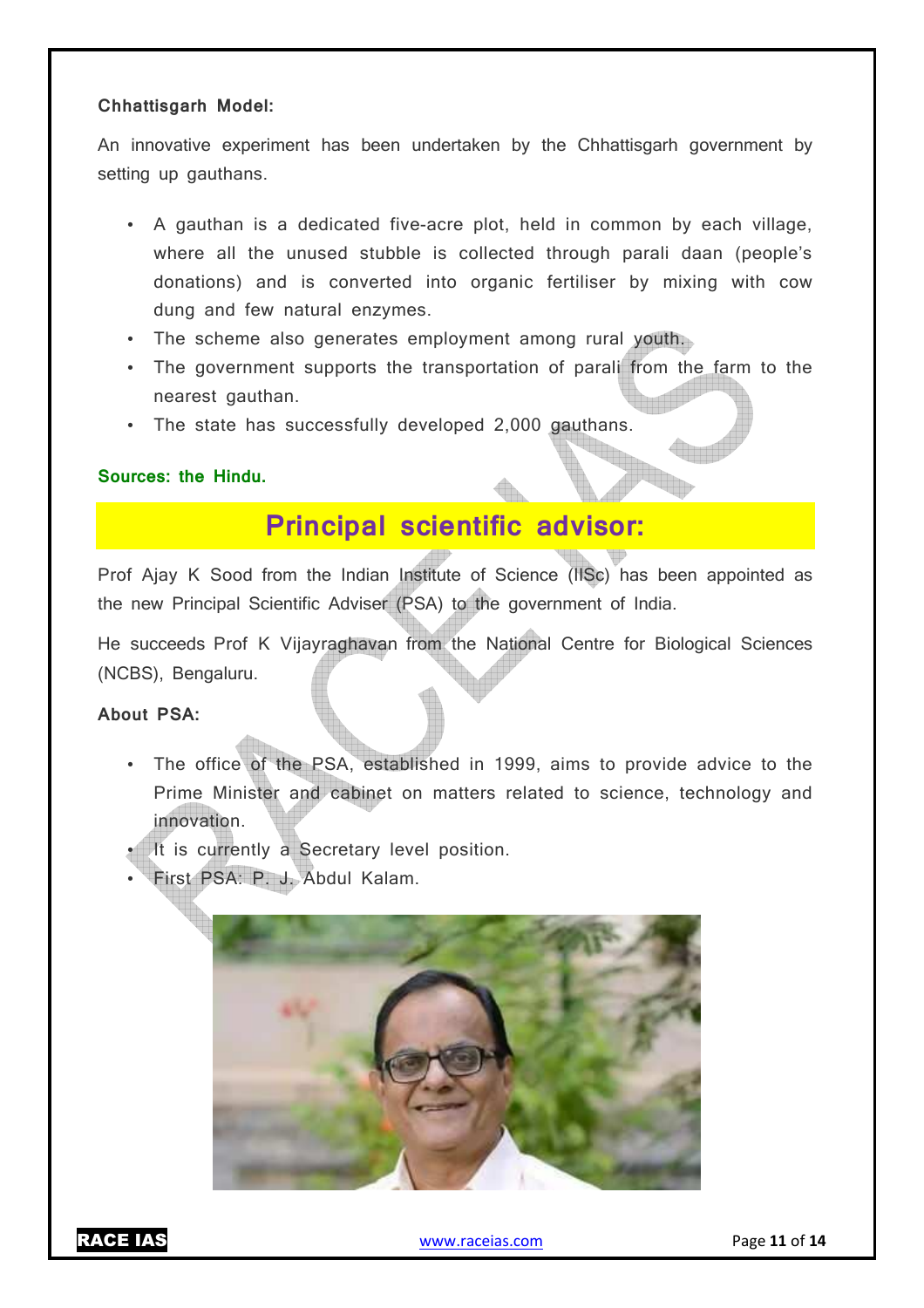### **Charak Shapath:**

The Dean of Madurai Medical College was removed on May 1 after a batch of new students were administered an oath in Sanskrit attributed to the ancient Indian sage Maharshi Charaka instead of the traditional Hippocratic Oath in English.

#### **What is Charaka Shapath?**

Charaka Shapath or Charaka oath, is a passage from the Charaka Samhita, a text on Indian traditional medicine Ayurveda in Sanksrit, from 1st-2nd centuries AD. It is a guideline, like dos and donts, by a teacher to fresh medical students.

#### **What is Hippocratic Oath?**

It is an oath of ethics taken by physicians and has been widely used. It is attributed to the Greek physician Hippocrates. It was written in Greek in the 4th-5th centuries BC.

#### **What's the issue?**

The oath was administered in Sanskrit. It had triggered a controversy, coming as it did amidst an already brewing language row and Tamil Nadu's tensions with the Centre. 

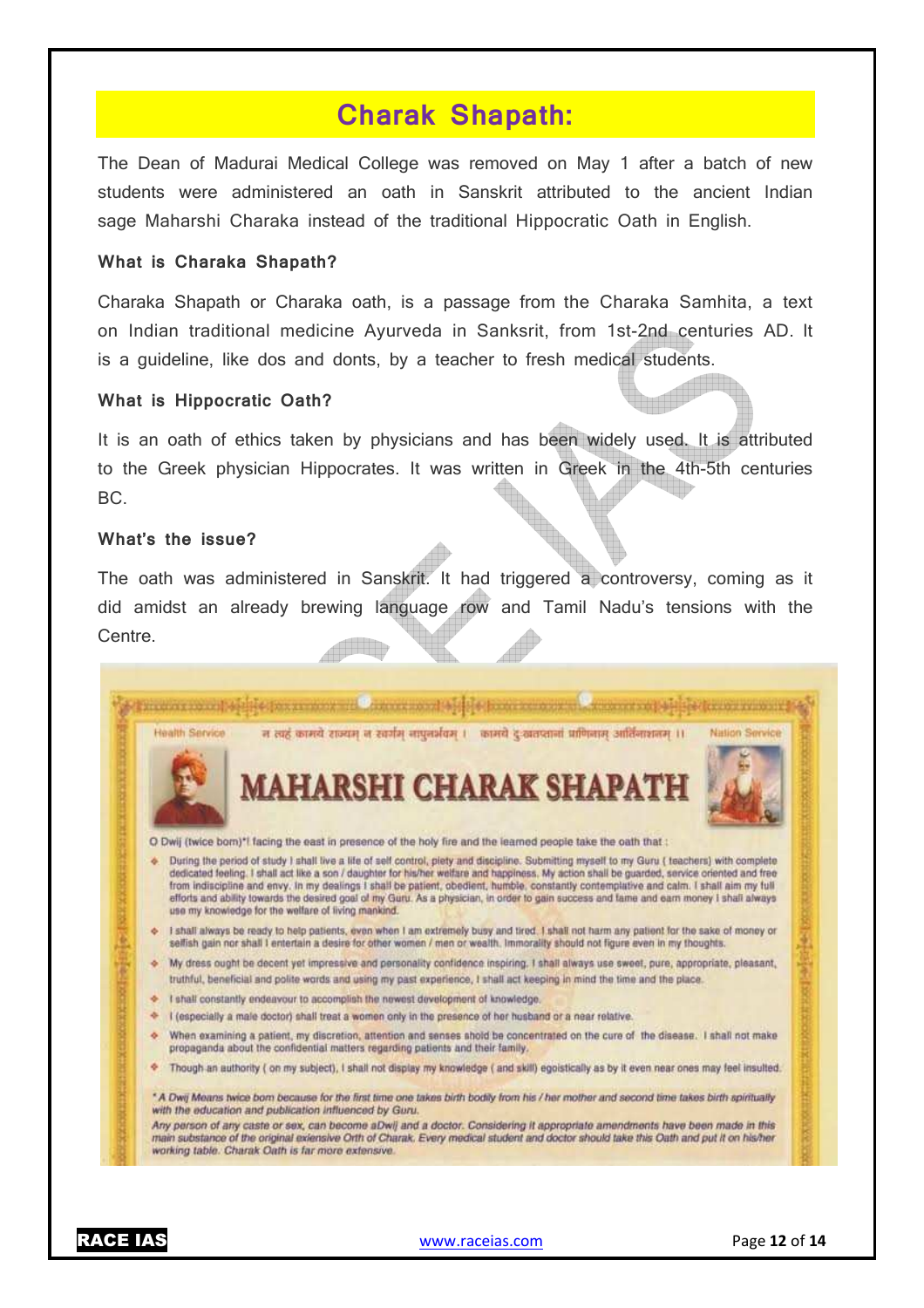### **Transnistria:**

- Transnistria is a tiny breakaway region of Moldova.
- It lies between Moldova to its west and Ukraine towards its east.
- It now risks being dragged into the Russia-Ukraine war because of reports of a series of explosions in its territory.
- Often described as a "remnant of the Soviet Union", Transnistria declared independence like Moldova did soon after the break-up of the Soviet Union.
- Transnistria is not recognised as independent even by Russia and its economy is dependent on Russia for subsidies and free gas. Most Transnistrians have dual citizenship of Russia and Transnistria or triple citizenship of Moldova, Transnistria, and Russia.